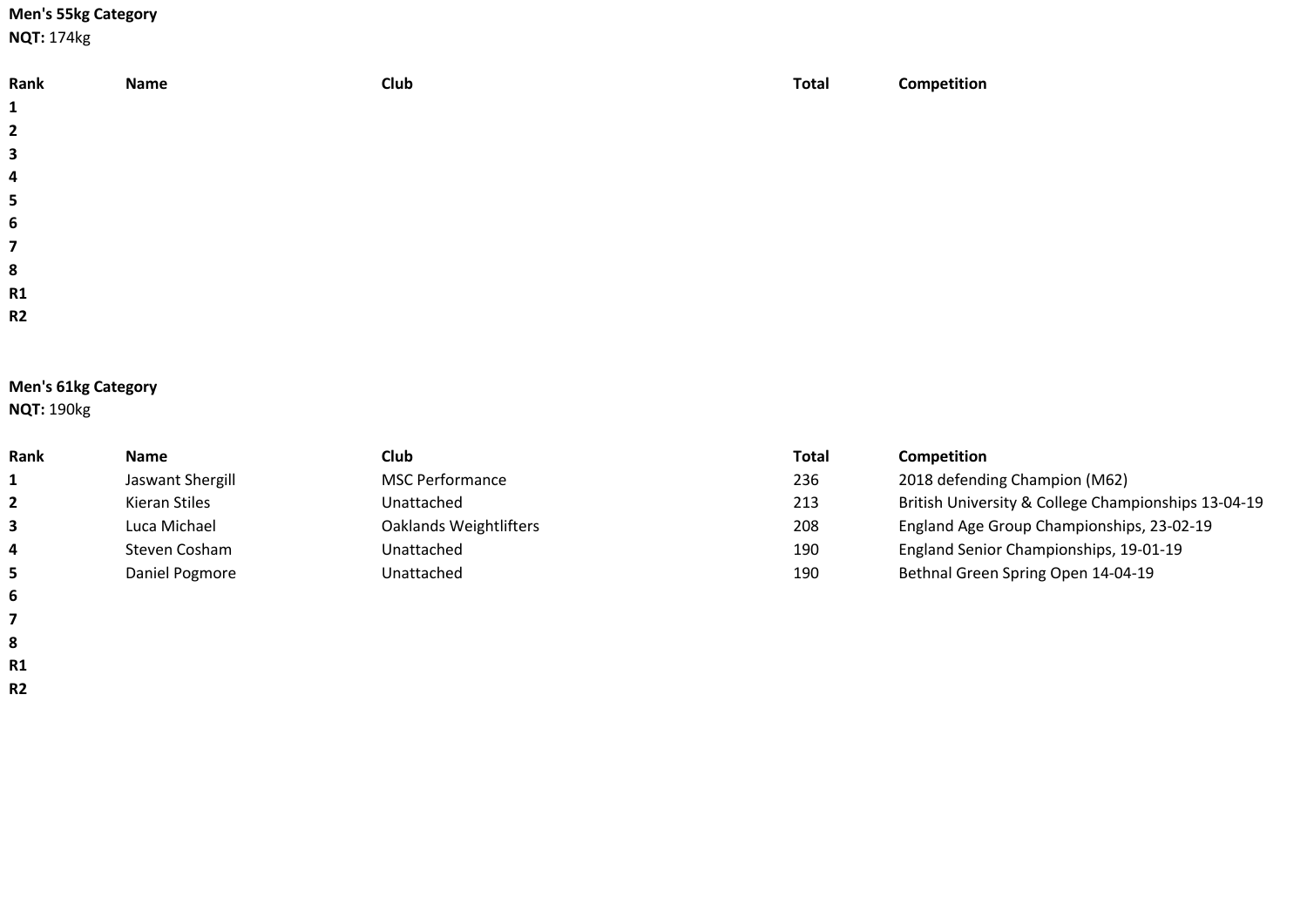# **Men's 67kg Category**

**NQT:** 227kg

| Rank                    | <b>Name</b>      | <b>Club</b>            | <b>Total</b> | <b>Competition</b>                         |
|-------------------------|------------------|------------------------|--------------|--------------------------------------------|
|                         | Gareth Evans     | Unattached             | 285          | EWF European Senior Championships 08-04-19 |
| $\overline{2}$          | Haroon Siraj     | Unattached             | 257          | England Senior Championships, 19-01-19     |
|                         | Michael Farmer   | Unattached             | 255          | Welsh Senior Championships, 02-03-19       |
| $\overline{\mathbf{4}}$ | Jaswant Shergill | <b>MSC Performance</b> | 251          | MSC Performance Open 07-04-19              |
|                         | Scoop Callard    | Europa WLC             | 235          | England Senior Championships, 19-01-19     |
| 6                       |                  |                        |              |                                            |

**Men's 73kg Category**

**NQT:** 241kg

 **R1 R2**

| Rank                    | <b>Name</b>          | <b>Club</b>                     | <b>Total</b> | Competition                               |
|-------------------------|----------------------|---------------------------------|--------------|-------------------------------------------|
| $\mathbf{1}$            | Christopher Freebury | Atlas Weightlifting Centre      | 260          | 2018 defending Champion (M69)             |
| $\overline{2}$          | Gareth Evans         | Unattached                      | 281          | Welsh Senior Championships, 02-03-19      |
| $\overline{\mathbf{3}}$ | Karl McLean          | GoLift WLC                      | 262          | January London University Open, 30-01-19  |
| 4                       | Jonathan Chin        | <b>Bristol Barbell Club</b>     | 254          | England Senior Championships, 19-01-19    |
| 5                       | Allan King           | Triple X Weightlifting Club     | 250          | The Hive Weightlifting Open, 03-02-19     |
| 6                       | Craig Carfray        | Kilmarnock AWC                  | 245          | Hallam Barbell Spring Open, 17-02-19      |
| $\overline{7}$          | Cedric Leduc         | Unattached                      | 241          | Loughborough Winter Open, 24-11-18        |
| 8                       | Jacob Finnigan       | <b>Essex Weightlifting Club</b> | 241          | England Age Group Championships, 23-02-19 |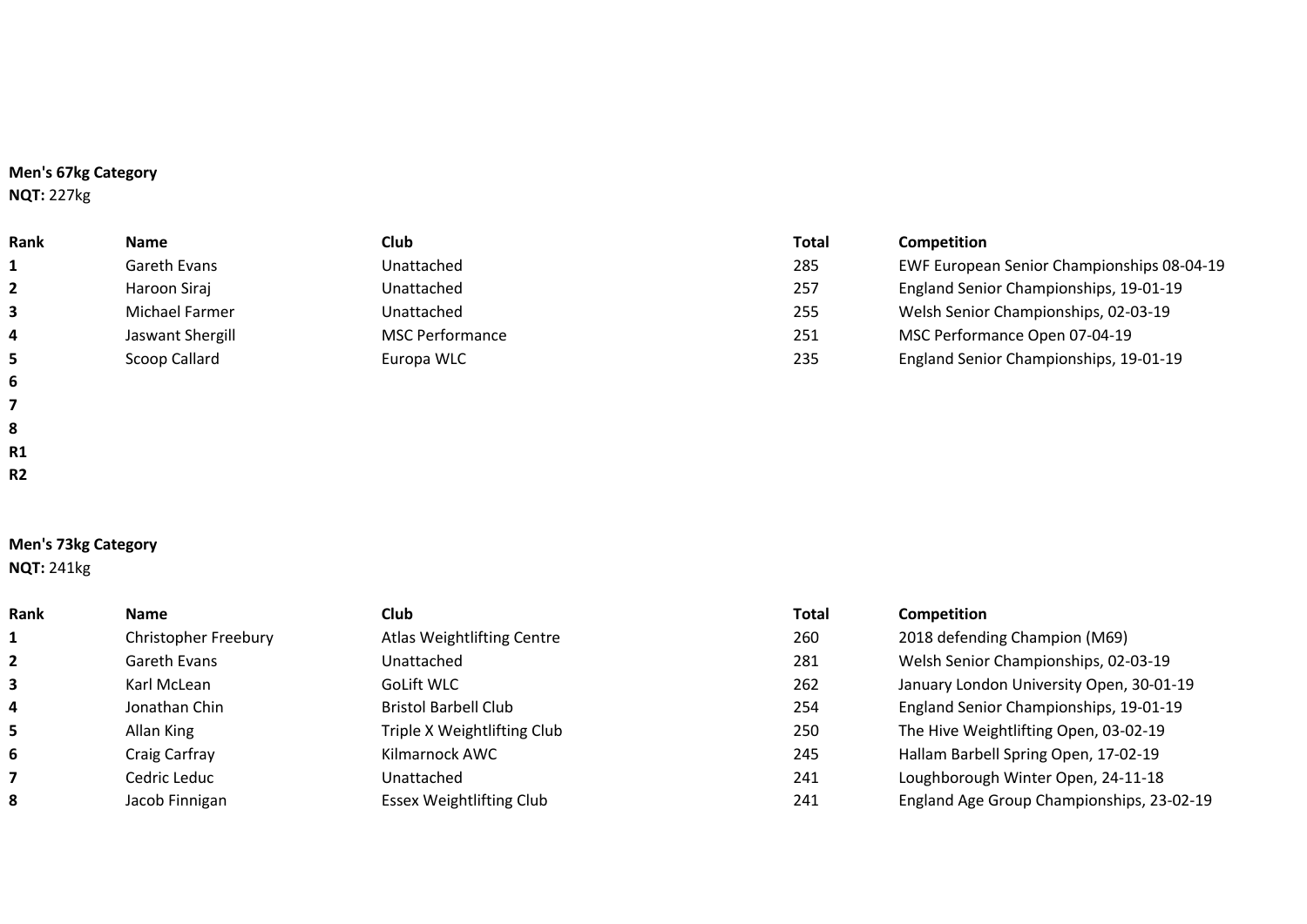## **Men's 81kg Category**

## **NQT:** 259kg

| Rank           | Name                    | <b>Club</b>                   | <b>Total</b> | Competition                                          |
|----------------|-------------------------|-------------------------------|--------------|------------------------------------------------------|
| $\mathbf{1}$   | Chris Murray            | Locker 27                     | 298          | 2018 defending Champion (M77)                        |
| $\overline{2}$ | Jack Oliver             | Wisdom 4 Weightlifting        | 322          | EWF European Senior Championships, 08-04-19          |
| 3              | Jason Epton             | <b>Glasgow City Barbell</b>   | 281          | European Junior Championships, 24-10-18              |
| 4              | Dale Cree               | Kilmarnock AWC                | 276          | Scottish Open Championships, 04-11-18                |
| 5              | Harry Reynolds          | CrossFit Iron Duke            | 274          | Fareham Barbell Club Open, 24-03-19                  |
| 6              | Allan King              | Triple X Weightlifting Club   | 273          | England Senior Championships, 19-01-19               |
| 7              | Murtaza Nadeem          | Hallam Barbell                | 272          | European Junior Championships, 25-10-18              |
| 8              | <b>Christopher Russ</b> | <b>Oxford Powersports</b>     | 267          | British University & College Championships, 13-04-19 |
| R1             | Ben Ross                | Elite-Bodyworks               | 265          | Bethnal Green Spring Open, 14-04-19                  |
| <b>R2</b>      | Haydn Crook             | <b>Adlington Barbell Club</b> | 259          | England Senior Championships, 19-01-19               |

# **Men's 89kg Category**

**NQT:** 266kg

| <b>Rank</b> | <b>Name</b>          | Club.                                | <b>Total</b> | <b>Competition</b>                                   |
|-------------|----------------------|--------------------------------------|--------------|------------------------------------------------------|
|             | Jack Dobson          | Leeds City Weightlifting Team        | 305          | England Senior Championships, 20-01-19               |
|             | Khrystopher Speed    | London Olympic Weightlifting Academy | 296          | England Senior Championships, 20-01-19               |
|             | Murtaza Nadeem       | Hallam Barbell                       | 288          | British University & College Championships, 13-04-19 |
|             | Radoslaw Wroblewski  | Forth Valley Weightlifting Club      | 282          | Scottish Masters Cup, 24-11-18                       |
|             | Matthew Dixon        | Atlas Weightlifting Centre           | 282          | England Senior Championships, 20-01-19               |
|             | <b>Greg Stumbles</b> | Unattached                           | 280          | Aylesbury Open, 25-11-18                             |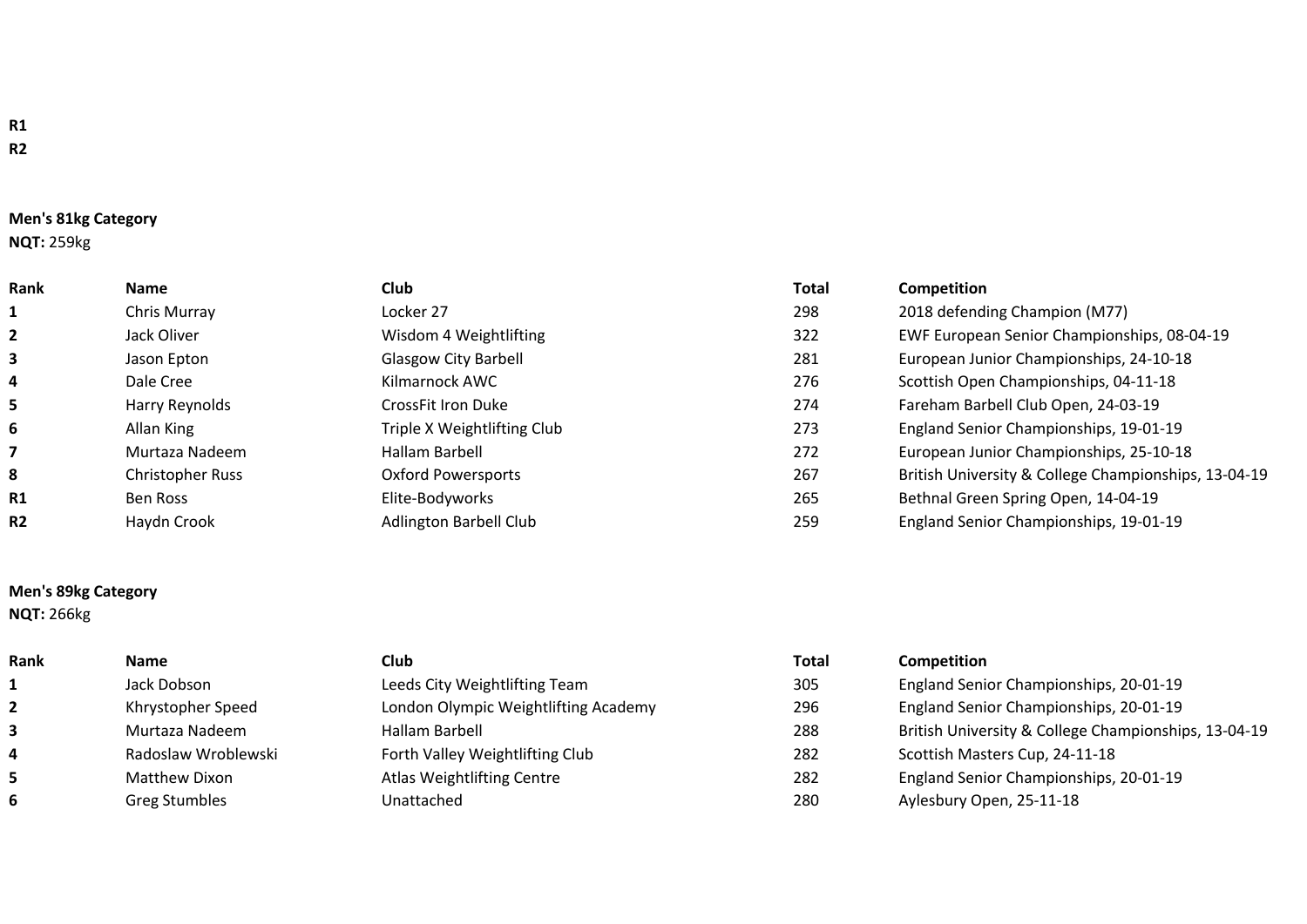|           | Daniel Siegel | Cardiff Metropolitan University                        | 276   |
|-----------|---------------|--------------------------------------------------------|-------|
| 8         | Aidan Birch   | Warwickshire Weightlifting Club                        | 273   |
| <b>R1</b> | Cameron Lodge | Warwickshire Weightlifting Club                        | 272   |
| <b>R2</b> | Edward Smale  | Loughborough University Powerlifting and Weightlifting | - 272 |

## **Men's 96kg Category**

**NQT:** 274kg

| <b>Rank</b>    | <b>Name</b>          | Club.                              | Total | Competition                                          |
|----------------|----------------------|------------------------------------|-------|------------------------------------------------------|
| 1              | Edmon Avetisyan      | <b>Bristol Barbell Club</b>        | 342   | 2018 defending Champion (M94)                        |
| $\mathbf{2}$   | Cyrille Tchatchet II | Middlesex University Weightlifting | 340   | England Senior Championships, 20-01-19               |
| 3              | Kieran Morgan        | Unattached                         | 292   | LOWA Invitational I, 15-02-19                        |
| 4              | Liem Bui-Le          | Mem's Weightlifting                | 290   | England Senior Championships, 20-01-19               |
| 5.             | Filip Taylor         | <b>SYNERGI Weightlifting Club</b>  | 290   | British University & College Championships, 13-04-19 |
| 6              | Joshua Parry         | SA1 OLYMPIC LIFTING                | 288   | Synergi Weightlifting Open, 09-03-19                 |
|                | Stephen Forbes       | <b>Belfast Barbell Club</b>        | 285   | NI Weightlifting Senior Championships, 27-10-18      |
| 8              | Allen Brindley       | Unattached                         | 276   | British University & College Championships, 13-04-19 |
| R1             | Aidan Birch          | Warwickshire Weightlifting Club    | 275   | Lincoln WL Open, 09-12-18                            |
| R <sub>2</sub> | Jonathan Smith       | Atlas Weightlifting Centre         | 274   | Loughborough Winter Open, 24-11-18                   |

#### **Men's 102kg Category**

**NQT:** 279kg

| Rank | <b>Name</b>                 | Club                                   | Total | <b>Competition</b>                                   |
|------|-----------------------------|----------------------------------------|-------|------------------------------------------------------|
|      | <b>Cyrille Tchatchet II</b> | Middlesex University Weightlifting     | 360   | British University & College Championships, 13-04-19 |
|      | Charlie Stone               | Oxford Powersports                     | 306   | MSC Performance Open, 07-10-18                       |
|      | Omar Keshta                 | <b>Brunel University Weightlifting</b> | 306   | British University & College Championships, 13-04-19 |

**British University & College Championships, 13-04-19** 

**British University & College Championships, 13-04-19** 

**England Senior Championships, 20-01-19** 

Warwickshire Open, 17-11-18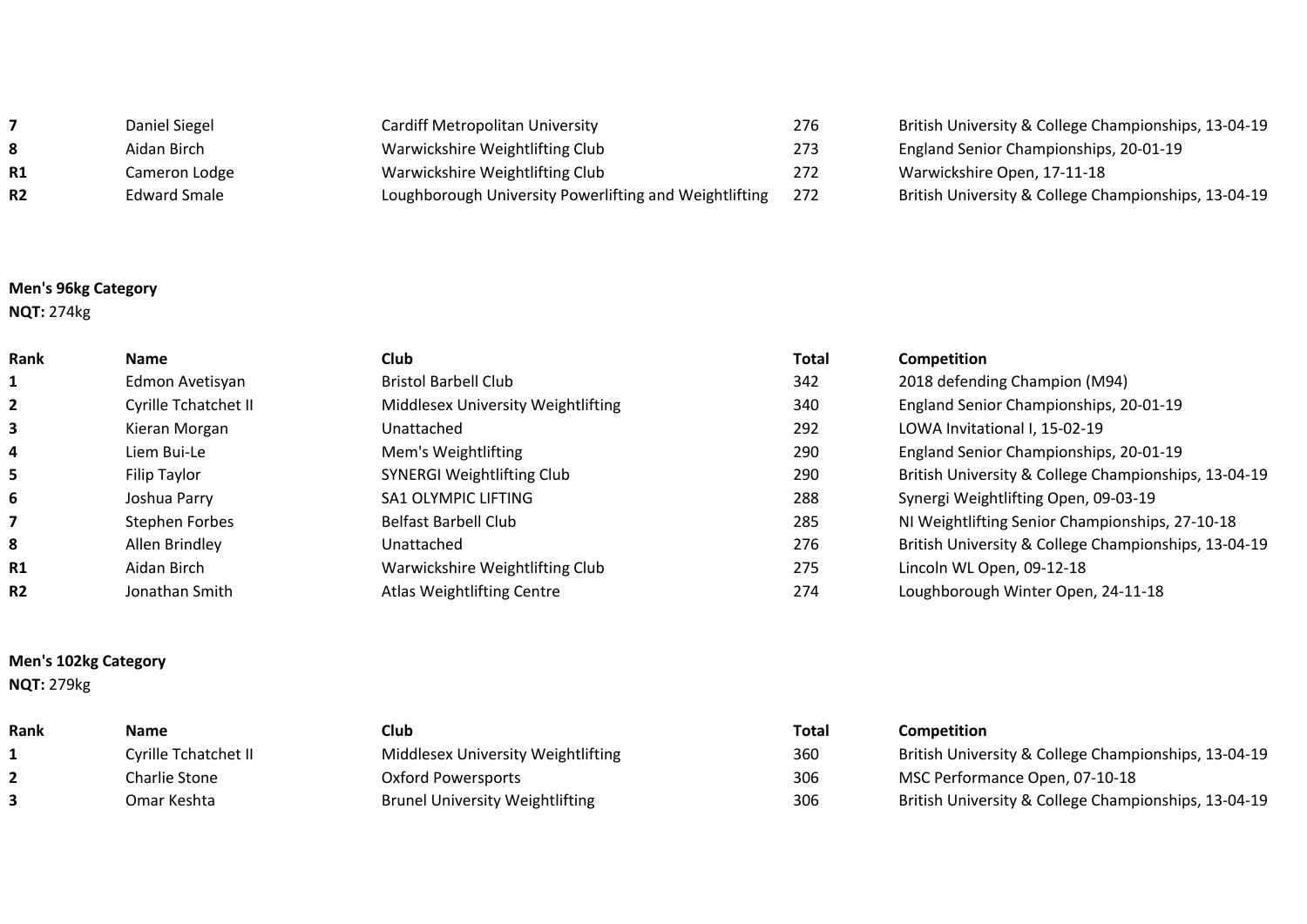| 4              | Kristaps Valdmanis        | The Leicester Olympic Weightlifting Club | 300 | Loughborough Winter Open, 24-11-18                   |
|----------------|---------------------------|------------------------------------------|-----|------------------------------------------------------|
| 5.             | Christopher Palser-Thorne | Unattached                               | 298 | England Senior Championships, 20-01-19               |
| 6              | Gary Barker               | Unattached                               | 281 | Forth Valley Open, 27-01-19                          |
|                | David Harding-Prior       | London Olympic Weightlifting Academy     | 280 | LOWA Inivitational III, 14-12-18                     |
| 8              | <b>Benedict Millson</b>   | Bounce Gym Weightlifting                 | 280 | British University & College Championships, 13-04-19 |
| R1             | Simon Prentice            | Locker 27                                | 279 | Fareham Barbell Club Open, 24-03-19                  |
| R <sub>2</sub> |                           |                                          |     |                                                      |

#### **Men's 109kg Category**

**NQT:** 283kg

**R1 R2**

| Rank | <b>Name</b>               | <b>Club</b>                   | <b>Total</b> | <b>Competition</b>                                   |
|------|---------------------------|-------------------------------|--------------|------------------------------------------------------|
|      | Saun Trebillcock          | Parkhead and Wansbeck         | 304          | 2018 defending Champion (M105)                       |
|      | Owen Boxall               | Europa WLC                    | 345          | EWF European Senior Championships, 12-04-19          |
|      | Jordan Sakkas             | Unattached                    | 326          | European Junior Championships, 26-10-18              |
| 4    | Ben Watson                | St Birinus Weightlifting Club | 300          | Warwickshire Open, 17-11-18                          |
|      | Callum Downie             | Team Cavanagh                 | 290          | East of Scotland Open, 10-03-19                      |
| 6    | Daniel O-Hare             | GoLift WLC                    | 286          | British University & College Championships, 13-04-19 |
|      | Christopher Palser-Thorne | Unattached                    | 285          | Loughborough Winter Open, 24-11-18                   |
| 8    | <b>Rhodri West</b>        | SA1 OLYMPIC WEIGHTLIFTING     | 283          | Synergi Weightlifting Open, 09-03-19                 |
|      |                           |                               |              |                                                      |

### **Men's +109kg Category NQT:** 292kg

| Rank | Name          | Club       | <b>Total</b> | Competition   |
|------|---------------|------------|--------------|---------------|
|      | Daniel O'Hare | GoLift WLC | 303          | NI Weightlift |

| Rank | <b>Name</b>   | Club       | Total | Competition                                     |
|------|---------------|------------|-------|-------------------------------------------------|
|      | Daniel O'Hare | GoLift WLC | 303   | NI Weightlifting Senior Championships, 27-10-18 |